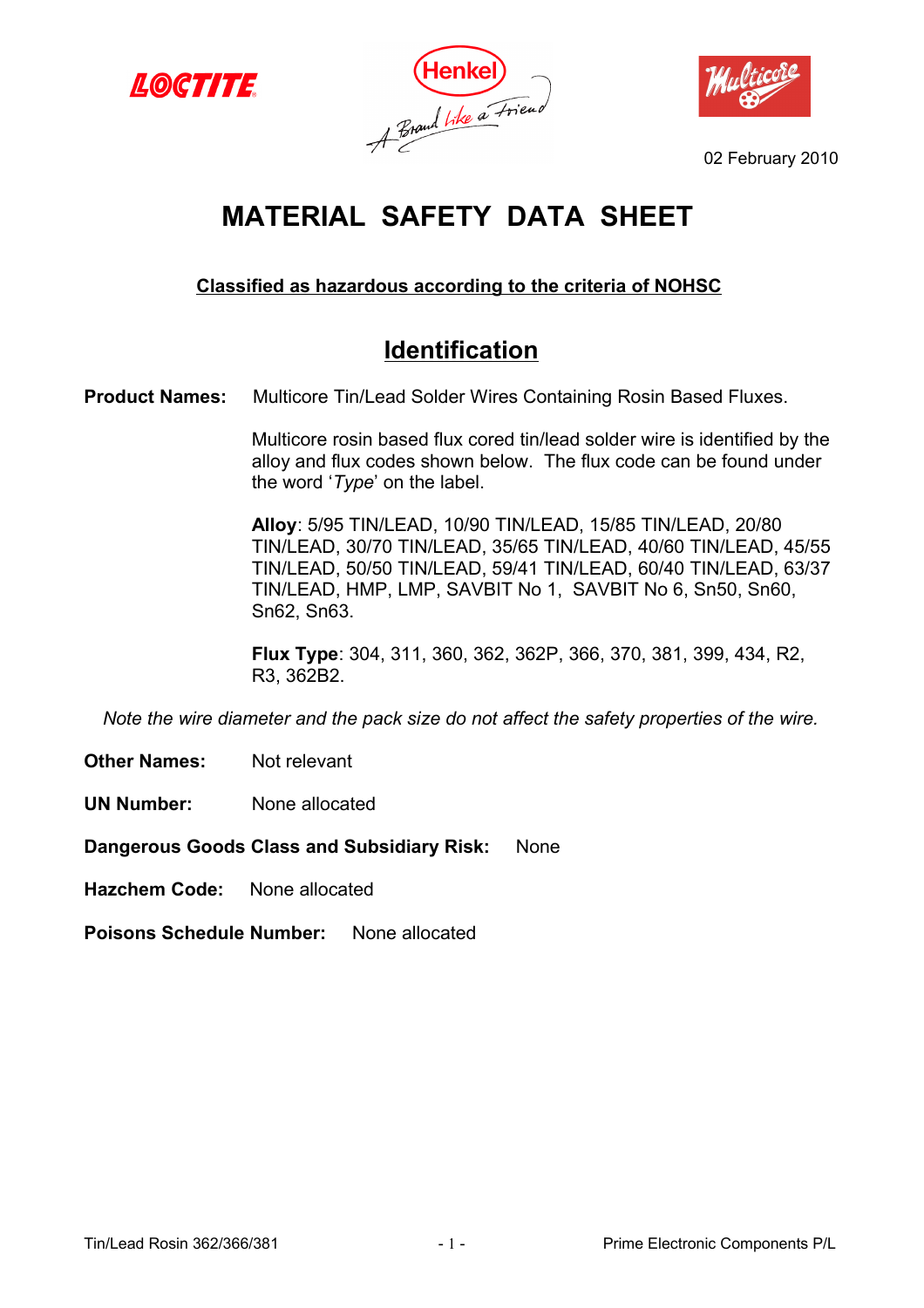**Use:**

| Flux                                 | Use                                                                    |  |  |  |  |  |  |
|--------------------------------------|------------------------------------------------------------------------|--|--|--|--|--|--|
| 360, R <sub>2</sub> , R <sub>3</sub> | Pure rosin, non-activated flux, limited spread on parts of good        |  |  |  |  |  |  |
|                                      | solderability                                                          |  |  |  |  |  |  |
| 381                                  | Mildly activated, chloride and bromide free flux.                      |  |  |  |  |  |  |
| 304                                  | Halide-free activated flux, DIN preferred activated flux for           |  |  |  |  |  |  |
|                                      | electronics. Not as active as 370 or 362                               |  |  |  |  |  |  |
| 370                                  | Halide 0.4% max Non-corrosive activated flux to type RA                |  |  |  |  |  |  |
|                                      | specification. Most popular flux for TV and electronics in solders for |  |  |  |  |  |  |
|                                      | <b>USA Market.</b>                                                     |  |  |  |  |  |  |
| 434                                  | Halide 0.4% max. Non-corrosive activated flux. Not quite as fast as    |  |  |  |  |  |  |
|                                      | 362 or 370 fluxes. This is a special non-spitting flux for critical    |  |  |  |  |  |  |
|                                      | electronic applications.                                               |  |  |  |  |  |  |
| 362                                  | Halide 0.5% max Non-corrosive activated flux. The most popular         |  |  |  |  |  |  |
|                                      | flux for TV, electronics and consumer products used throughout the     |  |  |  |  |  |  |
|                                      | world.                                                                 |  |  |  |  |  |  |
| 362P                                 | Halide 0.5% max Non-corrosive activated flux. Specially low flux       |  |  |  |  |  |  |
|                                      | content version of 362 where minimum flux residues are required.       |  |  |  |  |  |  |
| 311                                  | Halide 0.84% max Non-corrosive activated flux.                         |  |  |  |  |  |  |
| 366                                  | Halide 1.0% max An extra active flux.                                  |  |  |  |  |  |  |
| 399                                  | Non-corrosive rosin based flux which will solder difficult metals      |  |  |  |  |  |  |
|                                      | such as stainless steel, chromel alloy (chromium/nickel), alumel alloy |  |  |  |  |  |  |
|                                      | (aluminium/nickel), and constantan alloy (copper/nickel).              |  |  |  |  |  |  |

## **Physical Description/Properties**

- **Appearance:** Silver white alloy wires.
- **Boiling point:** Hazardous concentration of lead are given off at temperatures above 450°

#### **Vapour Pressure:** <1 mmHg at 25°C

| Alloy | Composition $(\%^w)_w$ ) |                  |          |                              | <b>Melting Range</b> |         | Specific |
|-------|--------------------------|------------------|----------|------------------------------|----------------------|---------|----------|
|       | Tin<br>Silver            |                  |          |                              | Liquidus             | Solidus | Gravity  |
|       | 7440-31-                 | Lead<br>7439-92- | 7440-22- | Copper<br>7440-50-           |                      |         |          |
|       | 5                        |                  | 4        | 8                            |                      |         |          |
| 5/95  | 5                        | 95               | -        | -                            | 315                  | 300     | 10.8     |
| 10/90 | 10                       | 90               |          | $\qquad \qquad \blacksquare$ | 299                  | 275     | 10.5     |
| 15/85 | 15                       | 85               |          |                              | 290                  | 225     | 10.2     |
| 20/80 | 20                       | 80               |          | -                            | 275                  | 183     | 10.0     |
| 30/70 | 30                       | 70               |          |                              | 255                  | 183     | 9.7      |
| 35/65 | 35                       | 65               |          |                              | 245                  | 183     | 9.5      |
| 4060  | 40                       | 60               |          | -                            | 234                  | 183     | 9.3      |
| 45/55 | 45                       | 55               |          | -                            | 224                  | 183     | 9.1      |
|       |                          |                  |          |                              |                      |         |          |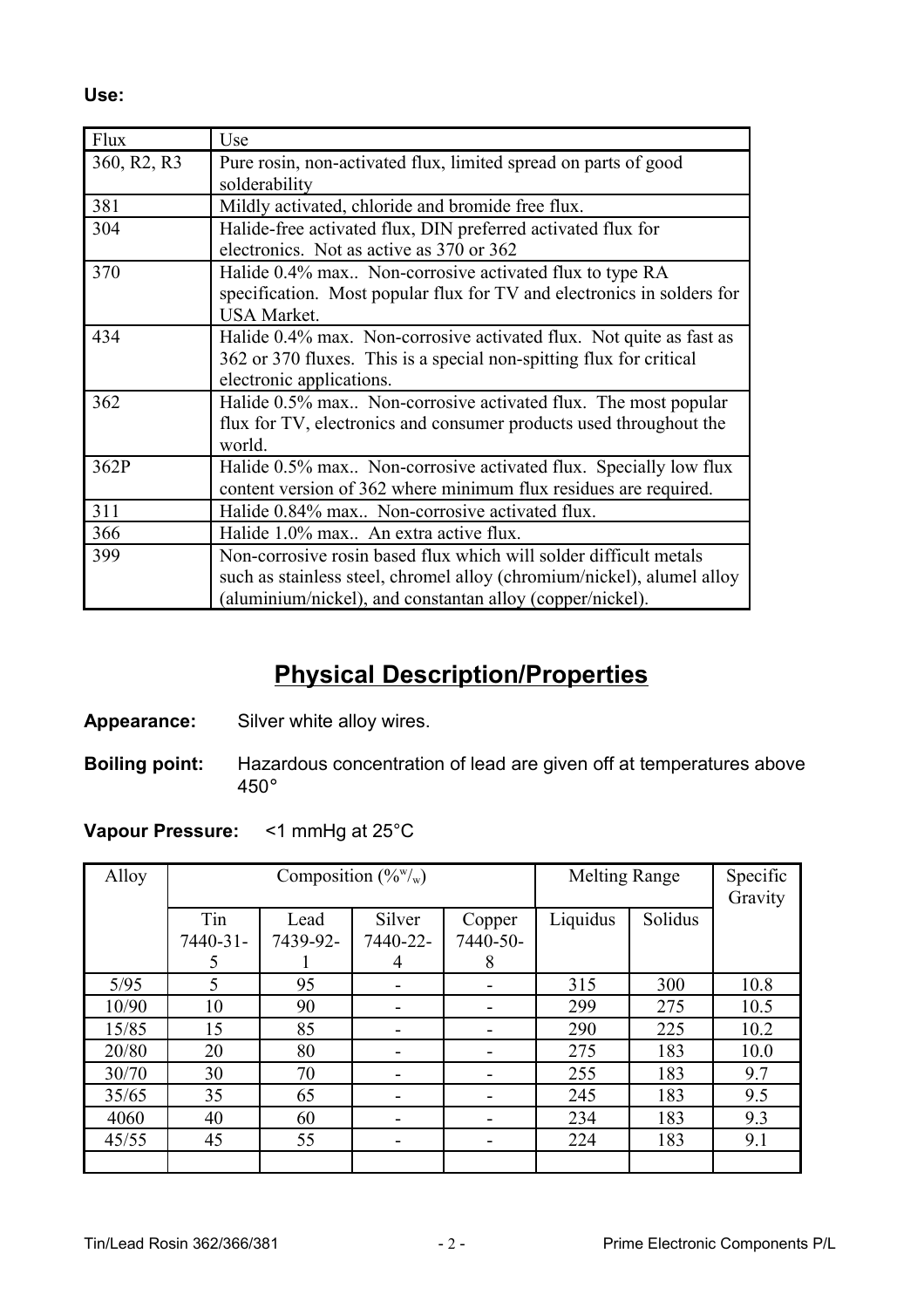| Alloy            |                               |                  | Composition $(\frac{6}{w})_w$ | <b>Melting Range</b>         |                      | Specific<br>Gravity |          |
|------------------|-------------------------------|------------------|-------------------------------|------------------------------|----------------------|---------------------|----------|
|                  | Tin<br>7440-31-               | Lead<br>7439-92- | Silver<br>7440-22-            | Copper<br>7440-50-           | Liquidus             | Solidus             |          |
|                  | 5                             |                  | 4                             | 8                            |                      |                     |          |
| Alloy            | Composition $(\frac{6}{w})_w$ |                  |                               |                              | <b>Melting Range</b> |                     | Specific |
|                  | Tin                           | Lead             | Silver                        | Copper                       | Liquidus             | Solidus             | Gravity  |
| 50/50            | 50                            | 50               |                               |                              | 212                  | 183                 | 8.9      |
| 59/41            | 59                            | 41               |                               |                              | 190                  | 183                 | 8.5      |
| 60/40            | 60                            | $\blacksquare$   | -                             | $\qquad \qquad \blacksquare$ | 188                  | 183                 | 8.5      |
| 63/37            | 63                            | 37               |                               |                              | 183                  | 183                 | 8.4      |
| <b>HMP</b>       | 5                             | 93.5             | 1.5                           |                              | 301                  | 296                 | 11.1     |
| <b>LMP</b>       | 62                            | 36               | $\overline{2}$                |                              | 179                  | 179                 | 8.5      |
| Savbit           | 50                            | 48.5             |                               | 1.5                          | 215                  | 183                 | 8.9      |
| No1              |                               |                  |                               |                              |                      |                     |          |
| Savbit           | 60                            | 38.2             |                               | 1.8                          | 190                  | 183                 | 8.5      |
| N <sub>o</sub> 6 |                               |                  |                               |                              |                      |                     |          |
| Sn50             | 50                            | 50               |                               |                              | 212                  | 183                 | 8.9      |
| Sn60             | 60                            | 40               |                               | -                            | 188                  | 183                 | 8.5      |
| Sn62             | 62                            | 36               | $\overline{2}$                |                              | 179                  | 179                 | 8.5      |
| Sn63             | 63                            | 37               |                               |                              | 183                  | 183                 | 8.4      |

**Flashpoint:** Not applicable

**Explosive Limits:** Not applicable

**Solubility in water:** Insoluble.

## **Other Properties**

**Reactivity:** Solder is not very reactive, it will react with concentrated nitric acid releasing poisonous fumes

## **Ingredients**

Lead is classified as hazardous by the criteria of NOHSC. For alloy composition see above. The figures quoted are nominal concentrations. Refer to the appropriate specification for the permitted levels of impurities. The wires may contain up to 3.5% of flux. The fluxes are based on modified rosin and this is the main component. Dependent upon the flux type fluxes may also contain aliphatic amine hydrochlorides or hydrobromides, or carboxylic acids, as activators.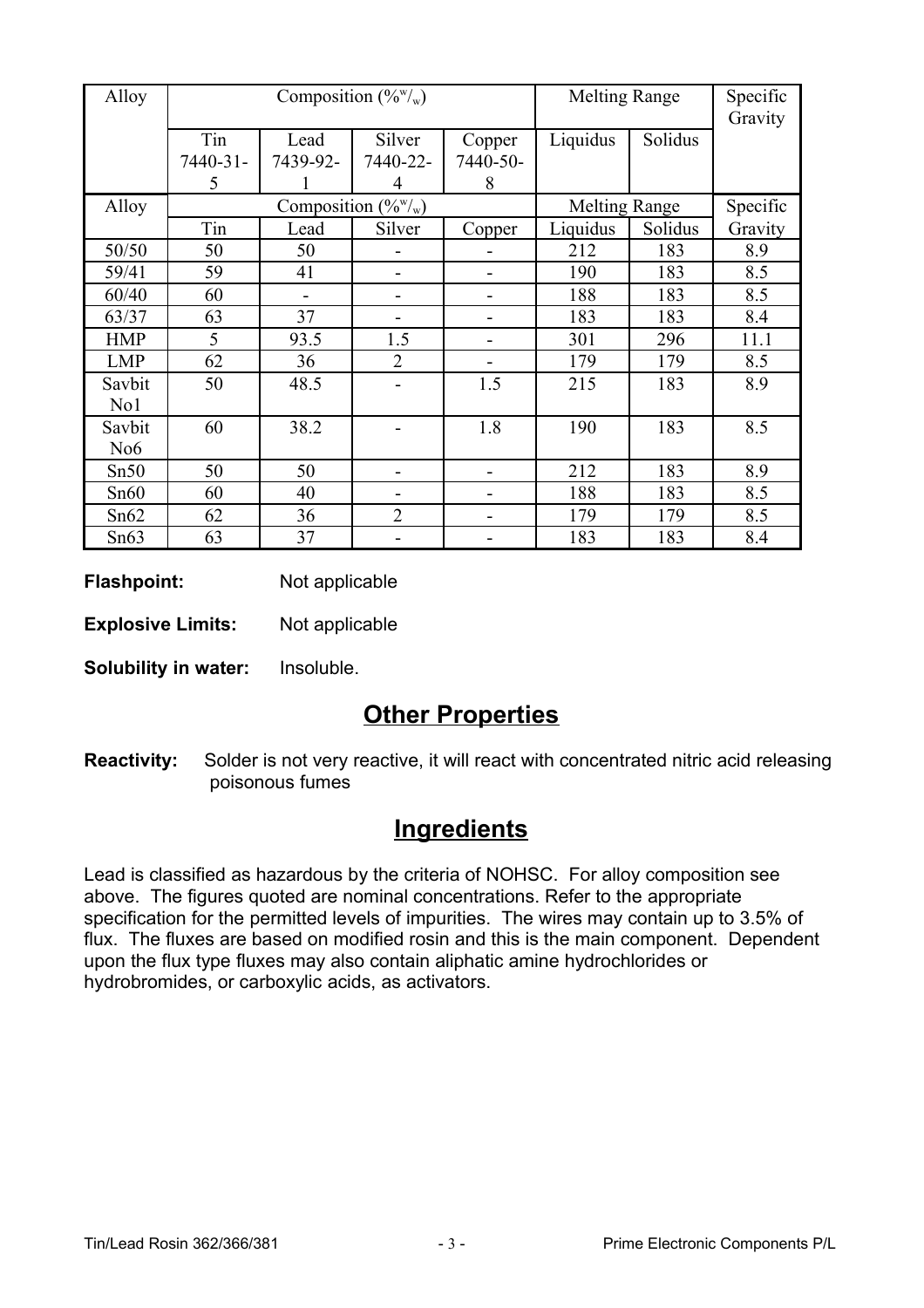## **Health Hazard Information**

#### **Health Effects**

#### **Acute**

- **Swallowed:** Lead can be absorbed into the body if swallowed. Lead can cause weakness, vomiting, loss of appetite, convulsions, stupor and possibly coma.
- **Eye:** Flux fumes produced during soldering may irritate the eyes.
- **Skin:** Flux fumes may irritate the skin. Lead is poorly absorbed through intact skin. Lead can be transferred by the skin.
- **Inhalation:** The flux fumes produced during reflow will irritate the nose and throat. At normal reflow temperatures the amount of lead in the fume is low. Higher temperatures, such as may be found in a fire, may produce lead fume which if inhaled will cause symptoms similar to those described under swallowing.

#### **Chronic**

Prolonged exposure to the fumes may cause sensitisation by inhalation. Exposure will then cause symptoms of asthma (attacks of wheezing, chest tightness and breathlessness), or a runny or stuffy nose and watery or prickly eyes. Prolonged exposure to the flux fumes may also cause an allergic skin reaction leading to allergic contact dermatitis. Lead can cause weakness, insomnia, hypertension (high blood pressure), headache and possible paralysis. Chronic overexposure to lead may result in damage to the blood forming, nervous, urinary and reproductive systems. Lead is classified as a group 2B carcinogen (evidence is adequate in animals but inadequate in humans) by the IARC (1987).

#### **First Aid**

- **Swallowing:** If the casualty is unconscious but breathing, place on one side in the recovery position. If breathing has stopped apply artificial resuscitation by the mouth to mouth or mouth to nose method. If the casualty is conscious then encourage them to wash their mouths out with water several times, but do not induce vomiting nor give anything to drink if the casualty finds it difficult to swallow. Obtain urgent medical attention.
- **Eye:** Flush *immediately* with plenty of water, ensure that the eyeball and the inside of the eyelids are properly bathed by gently prising open the eyelids. Also make sure that the contaminated water runs off the face away from the eyes. Obtain urgent medical attention.
- **Skin:** Wash the affected parts of the body with plenty of cold or lukewarm running water. Continue washing for at least 20 minutes. Remove contaminated clothing, wash before re-use. Obtain medical attention if blistering occurs or redness persists.
- **Inhalation:** Rescuers should ensure they are properly protected before entering the area to remove the casualty. If the casualty is unconscious but breathing, place on one side in the recovery position. If breathing has stopped apply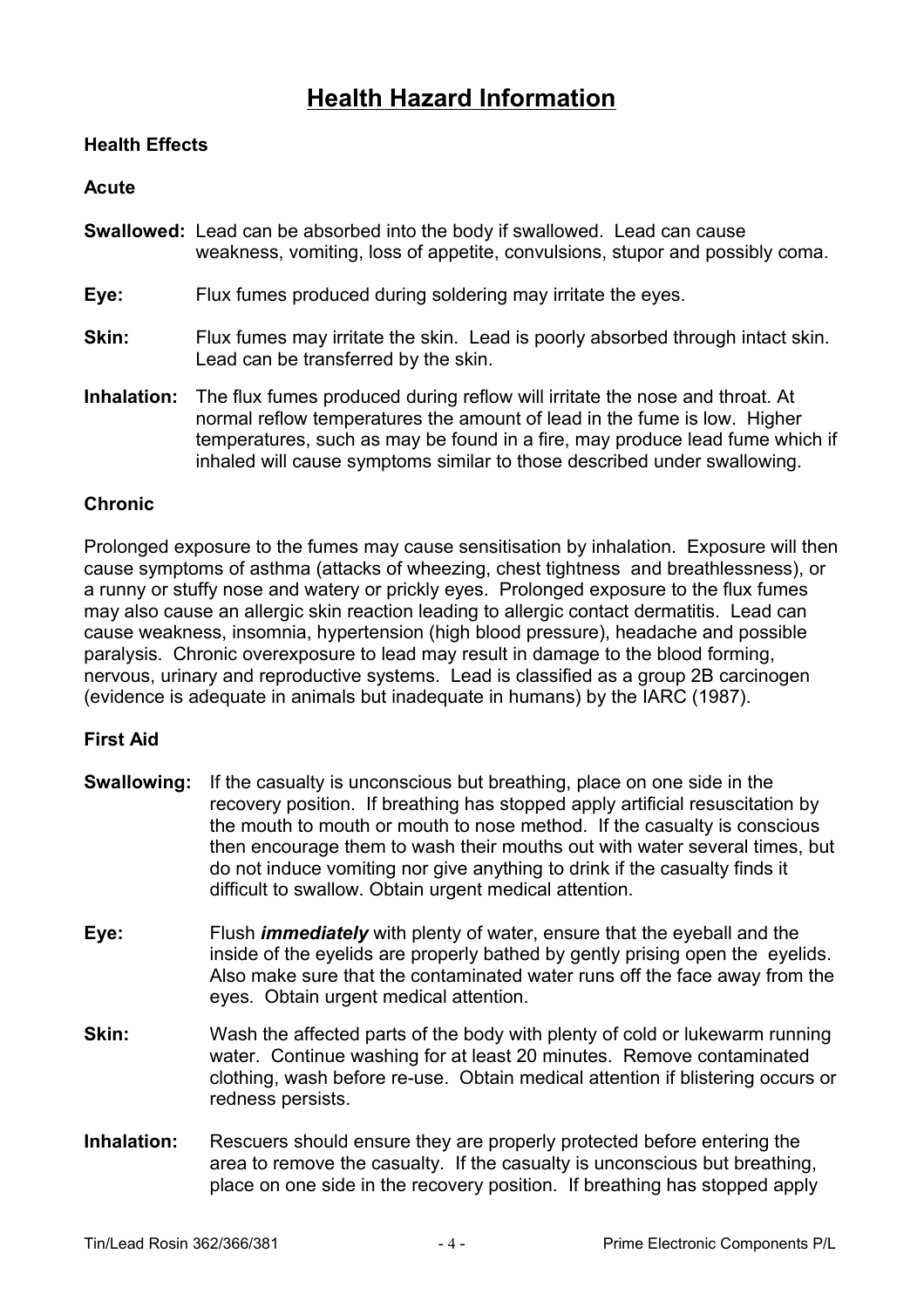artificial resuscitation by the mouth to mouth or mouth to nose method. Obtain medical attention.

**Advice to Doctors:** No information available.

## **Precautions For Use**

Providing a few precautions are taken the risks from lead in solder wires are low. The main possible route into the body is swallowing. For this reason eating, drinking and smoking should not be allowed in the area where soldering is carried out. The hands should be washed with soap and warm water after handling solder, particularly before before eating drinking or smoking.

#### **Exposure Standards (Australian):**

| Substance         | [WA |                   | STEI |                   | Carcinogen | <b>Notices</b> |
|-------------------|-----|-------------------|------|-------------------|------------|----------------|
|                   | ppm | mg/m <sup>3</sup> | ppm  | mg/m <sup>3</sup> | Category   |                |
| Lead              | -   |                   |      | -                 | -          | -              |
| Rosin flux fume   |     |                   |      | -                 |            | Sen            |
| (as formaldehyde) |     |                   |      |                   |            |                |

Sen: Material which is known to cause sensitisation

Information on monitoring strategies and methods can be found in the following publications:

NOHSC:1003, Exposure Standards for Atmospheric Contaminants in the Occupational Environment., National Occupational Health and Safety Commission, Australia.

Australian Standard, AS 2986, Workplace Atmospheres - Organic vapours - Sampling by Solid Adsorption Techniques., Standards Australia.

EH42, Monitoring Strategies for Toxic Substances, UK Health and Safety Executive.

EH28, Control of Lead: Air Sampling Techniques and Strategies, UK Health and Safety Executive.

MDHS 6, Methods for the Determination of Hazardous Substances, Lead: atomic absorption (AA)

MDHS 7, Methods for the Determination of Hazardous Substances, Lead: X-ray fluorescence (XRF)

MDHS 8, Methods for the Determination of Hazardous Substances, Lead: Colorimetric (dithizone)

Sawicki, E., Hauser, T R., Stanley, T W., and Elbert W: The 3- Methylbenzothiazoline Test., Anal. Chem., **33,** 1961, 93 - 96.

Hauser, T R., Cummin, R L., Increasing the Sensitivity to 3-Methyl-2-benzothiazoline Hydrazone Test for the Analysis of Aliphatic Aldehydes in Air Anal. Chem. 1964, **36**, 679 - 681.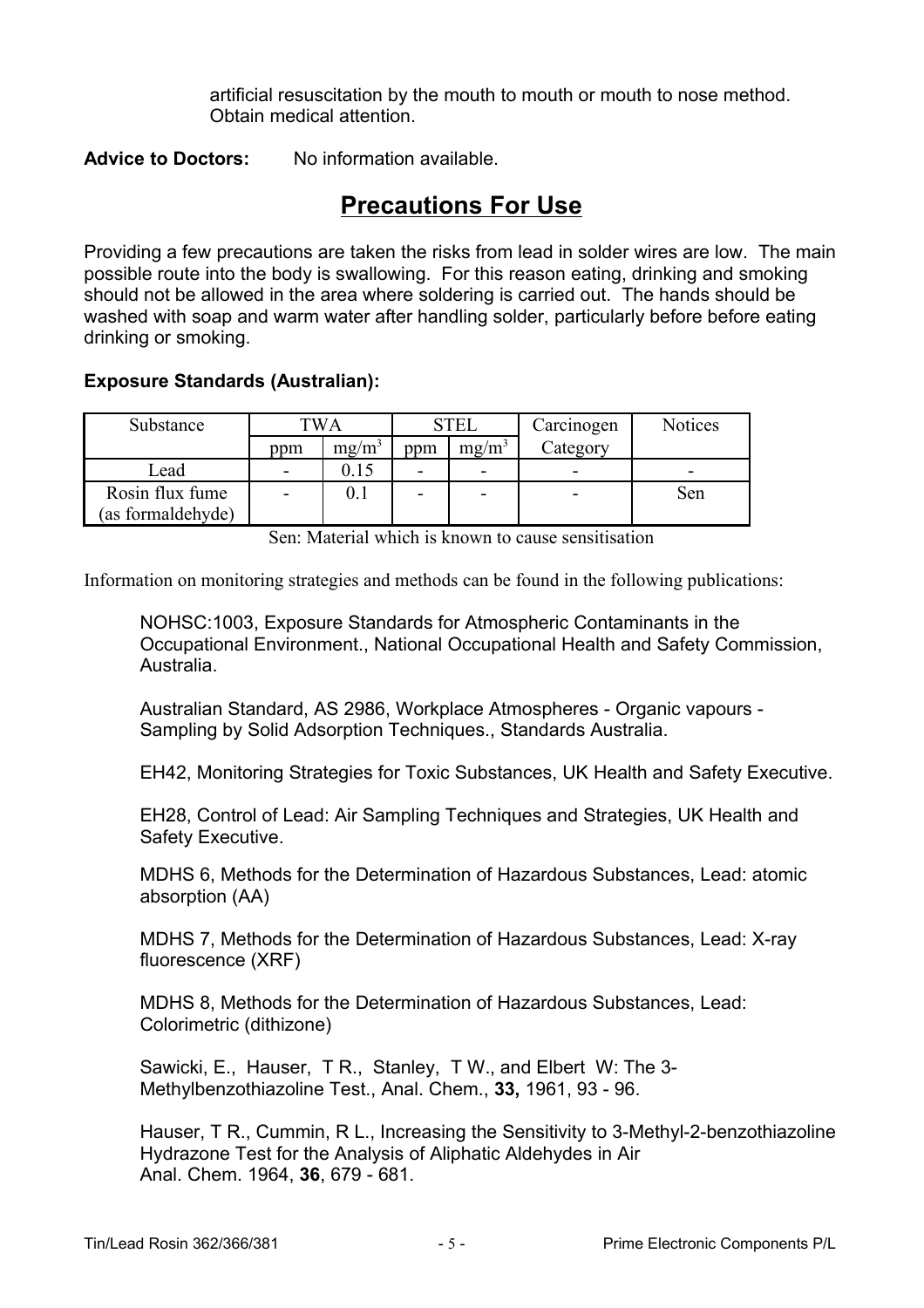#### **Engineering Controls**

The engineering control methods must reduce hazardous exposure. Suitable methods include benchtop extraction, soldering iron tip extraction or an extraction arm.

#### **Personal Protection**

- **Respirator:** If engineering controls are not effective in controlling airborne exposure then respiratory protective equipment should be used suitable for protecting against fume. Reference should be made to Australian Standards *AS/NZS 1715, Selection, Use and maintenance of Respiratory Protective Devices*; and *AS/NZS 1716, Respiratory Protective Devices.*
- **Eye protection:** While the fluxes have been formulated to reduce spitting, these products may spit. It is recommended that eye protection, safety glasses or goggles, to Australian Standard *AS/ANZ 1337, Eye Protectors for Industrial Applications*, should be worn.
- **Clothing:** Suitable workwear should be worn to protect personal clothing, eg cotton overalls buttoned at neck and wrist. Reference should be made to Australian Standard, *AS 3765 Clothing for Protection Against Hazardous Chemicals.*

#### **Flammability**

This product will not burn when exposed to fire.

## **Safe Handling Information**

- **Storage:** These products should be stored in a cool, dry area out of reach of children and away from food, drink and animal foodstuffs.
- **Transport:** These products are not classified as hazardous for transport.

**Spills:** Not Applicable

**Disposal**

**Product Disposal:** Waste material should be disposed of in accordance with the relevant government regulations for special waste. The recommended method of disposal is as scrap solder metal.

**Container Disposal:** Empty reels may be disposed of by landfill.

**Fire Explosion Hazard**

**Extinguishers:** Use foam, water fog, dry powder or carbon dioxide.

**Special fire fighting procedures:** Firefighters should wear full protective clothing and self contained breathing apparatus operated in positive pressure mode.